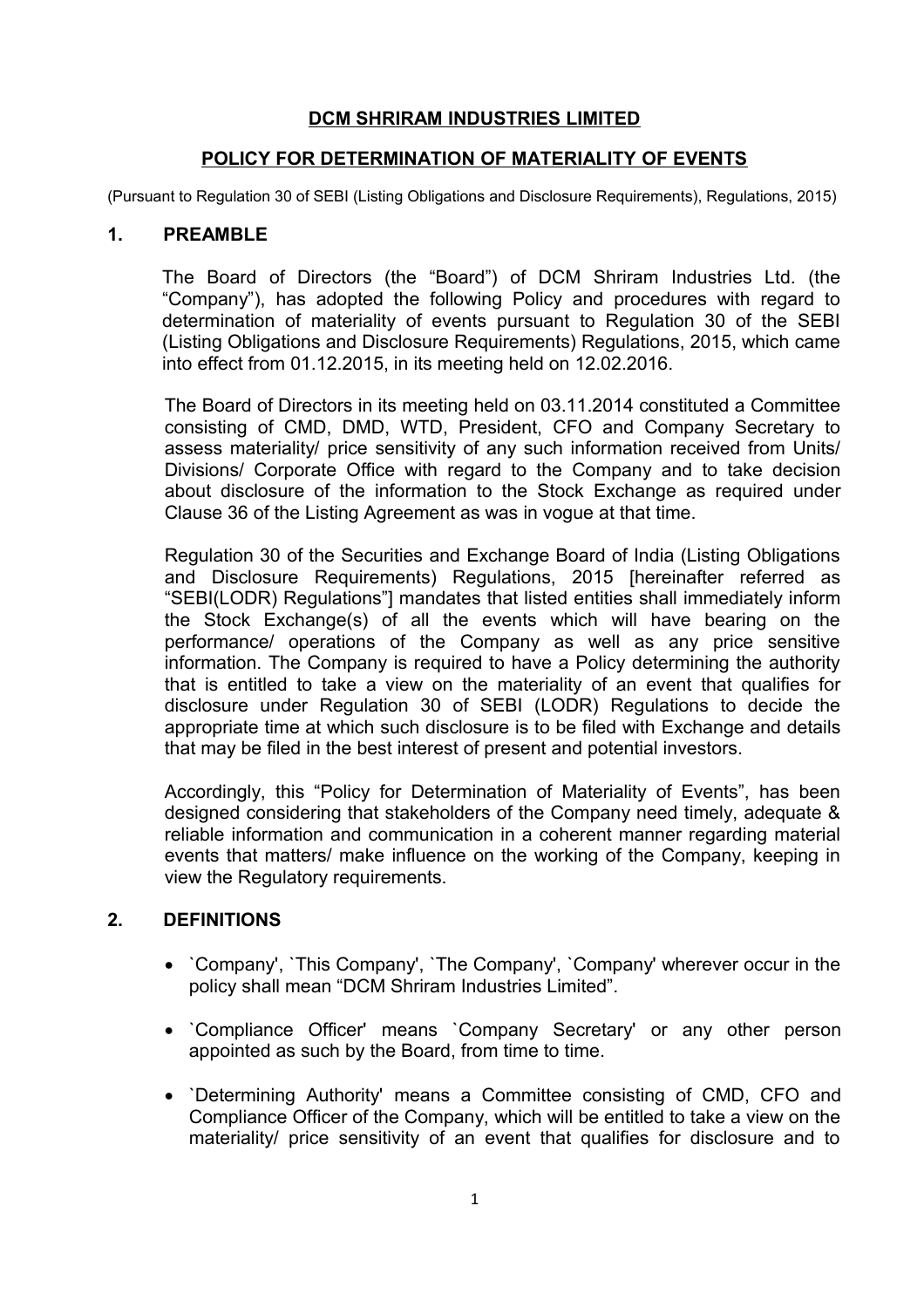determine the appropriate time and details of disclosure to be filed with the Stock Exchange.

- `Material Events' means transactions or arrangements as specified in Para 5 (B) hereunder indicating materiality threshold as well as any price sensitive information.
- `Policy' or `This Policy' means `Policy for Determination of Materiality of Events'.
- `Price Sensitive Information' means any information which relates, directly or indirectly, to the Company that is not generally available and which upon becoming generally available is likely to materially affect the price of securities of the Company.
- `Stock Exchanges' means where the equity shares in the Company are listed i.e. presently BSE Limited (BSE).

## **3. INTERPRETATION**

Terms that have not been defined in this policy shall have the same meaning assigned to them in the SEBI (LODR) Regulations and Companies Act, 2013 as amended from time to time.

### **4. POLICY**

The Company will immediately inform the Exchange(s) of all the events which will have bearing on the performance/operations of the Company, as well as any price sensitive information in accordance with the requirement of the SEBI (LODR) Regulations.

### **5. REPORTING AND DISCLOSURES**

Details of events are as follows:

## **A. Events which shall be disclosed without any application of the guidelines for materiality as specified in sub-regulation (4) of regulation (30):**

1. Acquisition(s) (including agreement to acquire), Scheme of Arrangement (amalgamation/ merger/ demerger/restructuring), or sale or disposal of any unit(s), division(s) or subsidiary of the listed entity or any other restructuring.

Explanation.- For the purpose of this sub-para, the word 'acquisition' shall mean,-

(i) acquiring control, whether directly or indirectly; or,

(ii) acquiring or agreeing to acquire shares or voting rights in, a company, whether directly or indirectly, such that -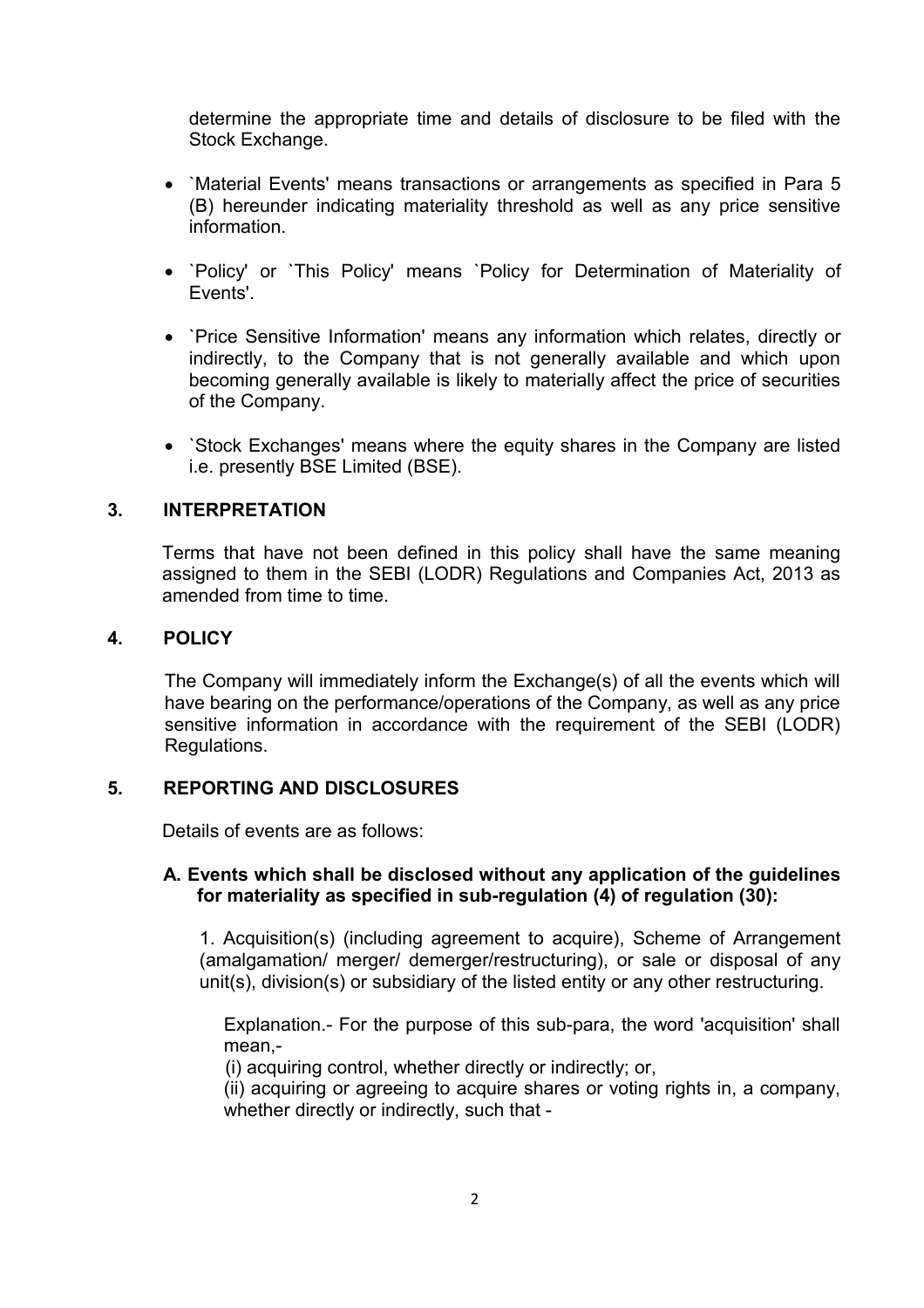(a) the listed entity holds shares or voting rights aggregating to five per cent or more of the shares or voting rights in the said company, or;

(b) there has been a change in holding from the last disclosure made under sub-clause (a) of clause (ii) of the Explanation to this sub-para and such change exceeds two percent of the total shareholding or voting rights in the said company.

2. Issuance or forfeiture of securities, split or consolidation of shares, buyback of securities, any restriction on transferability of securities or alteration in terms or structure of existing securities including forfeiture, reissue of forfeited securities, alteration of calls, redemption of securities etc.

3. Revision in Rating(s).

4. Outcome of Meetings of the board of directors: The listed entity shall disclose to the Exchange(s), within 30 minutes of the closure of the meeting, held to consider the following:

- a) dividends and/or cash bonuses recommended or declared or the decision to pass any dividend and the date on which dividend shall be paid/dispatched;
- b) any cancellation of dividend with reasons thereof;
- c) the decision on buyback of securities;
- d) the decision with respect to fund raising proposed to be undertaken
- e) increase in capital by issue of bonus shares through capitalization including the date on which such bonus shares shall be credited/dispatched;
- f) reissue of forfeited shares or securities, or the issue of shares or securities held in reserve for future issue or the creation in any form or manner of new shares or securities or any other rights, privileges or benefits to subscribe to;
- g) short particulars of any other alterations of capital, including calls;
- h) financial results;
- i) decision on voluntary delisting by the listed entity from stock exchange.

5. Agreements (viz. shareholder agreement(s), joint venture agreement(s), family settlement agreement(s) (to the extent that it impacts management and control of the listed entity), agreement(s)/treaty(ies)/contract(s) with media companies) which are binding and not in normal course of business, revision(s) or amendment(s) and termination(s) thereof.

6. Fraud/defaults by promoter or key managerial personnel or by listed entity or arrest of key managerial personnel or promoter.

7. Change in directors, key managerial personnel (Managing Director, Chief Executive Officer, Chief Financial Officer, Company Secretary etc.), Auditor and Compliance Officer.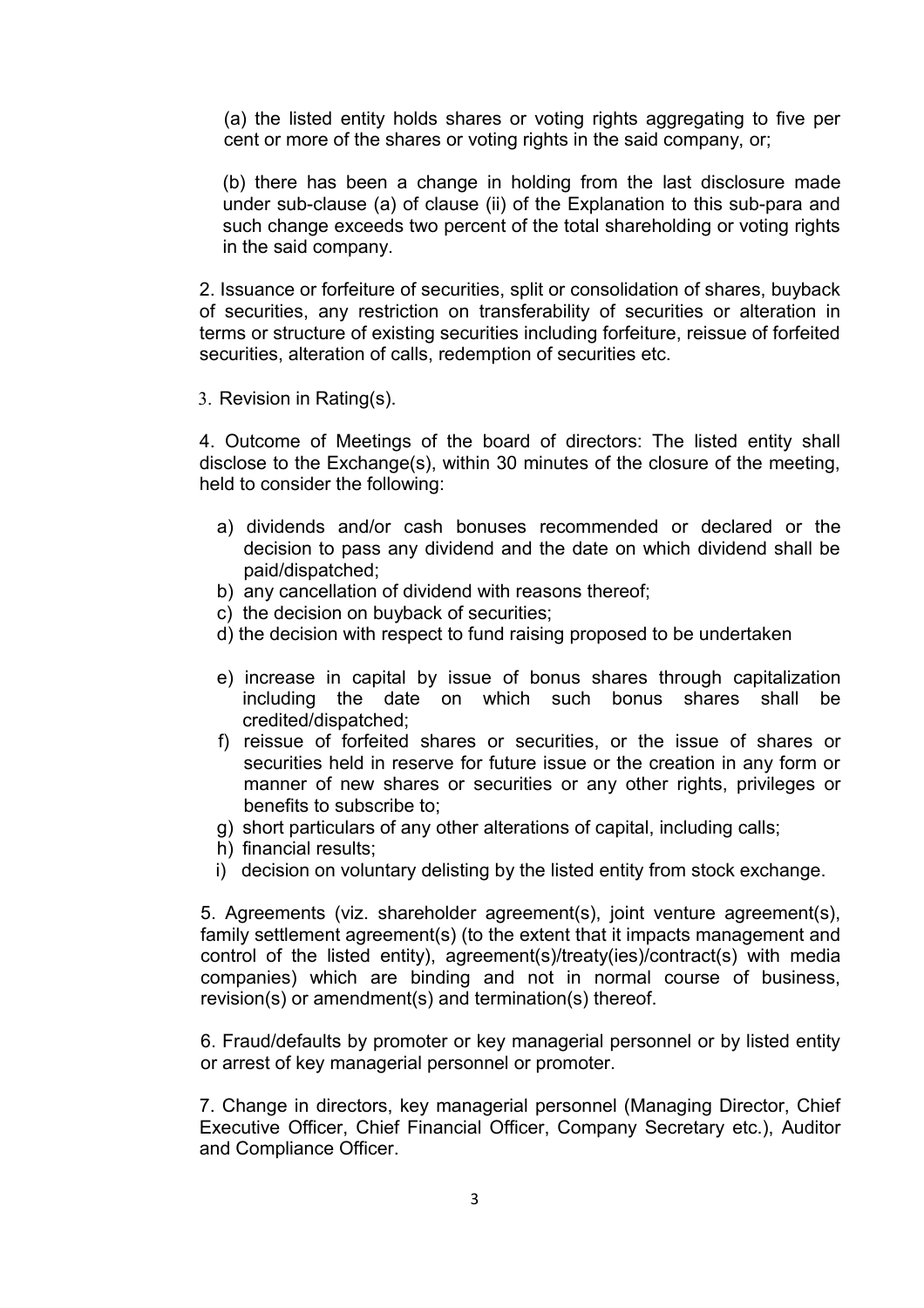- 8. Appointment or discontinuation of share transfer agent.
- 9. Corporate debt restructuring.
- 10. One time settlement with a bank.

11. Reference to BIFR and winding-up petition filed by any party / creditors.

12. Issuance of Notices, call letters, resolutions and circulars sent to shareholders, debenture holders or creditors or any class of them or advertised in the media by the listed entity.

13. Proceedings of Annual and extraordinary general meetings of the listed entity.

14. Amendments to memorandum and articles of association of listed entity, in brief.

15. Schedule of Analyst or institutional investor meet and presentations on financial results made by the listed entity to analysts or institutional investors;

## **B. Events which shall be disclosed upon application of the guidelines for materiality referred sub-regulation (4) of regulation (30):**

1. Commencement or any postponement in the date of commencement of commercial production or commercial operations of any unit/division:

*Where the impact is likely to exceed 10% of the Annual turnover as per last Audited Annual Financial Statements. (AAFS)* 

2. Change in the general character or nature of business brought about by arrangements for strategic, technical, manufacturing, or marketing tie-up, adoption of new lines of business or closure of operations of any unit/division (entirety or piecemeal).

*Where the impact is likely to exceed 10% of the Annual turnover as per last AAFS.* 

3. Capacity addition or product launch.

*Where the impact is likely to exceed 10% of the Annual turnover as per last AAFS.* 

4. Awarding, bagging/ receiving, amendment or termination of awarded/ bagged orders/contracts not in the normal course of business.

*Where the impact is likely to exceed 10% of the Annual turnover as per last AAFS.*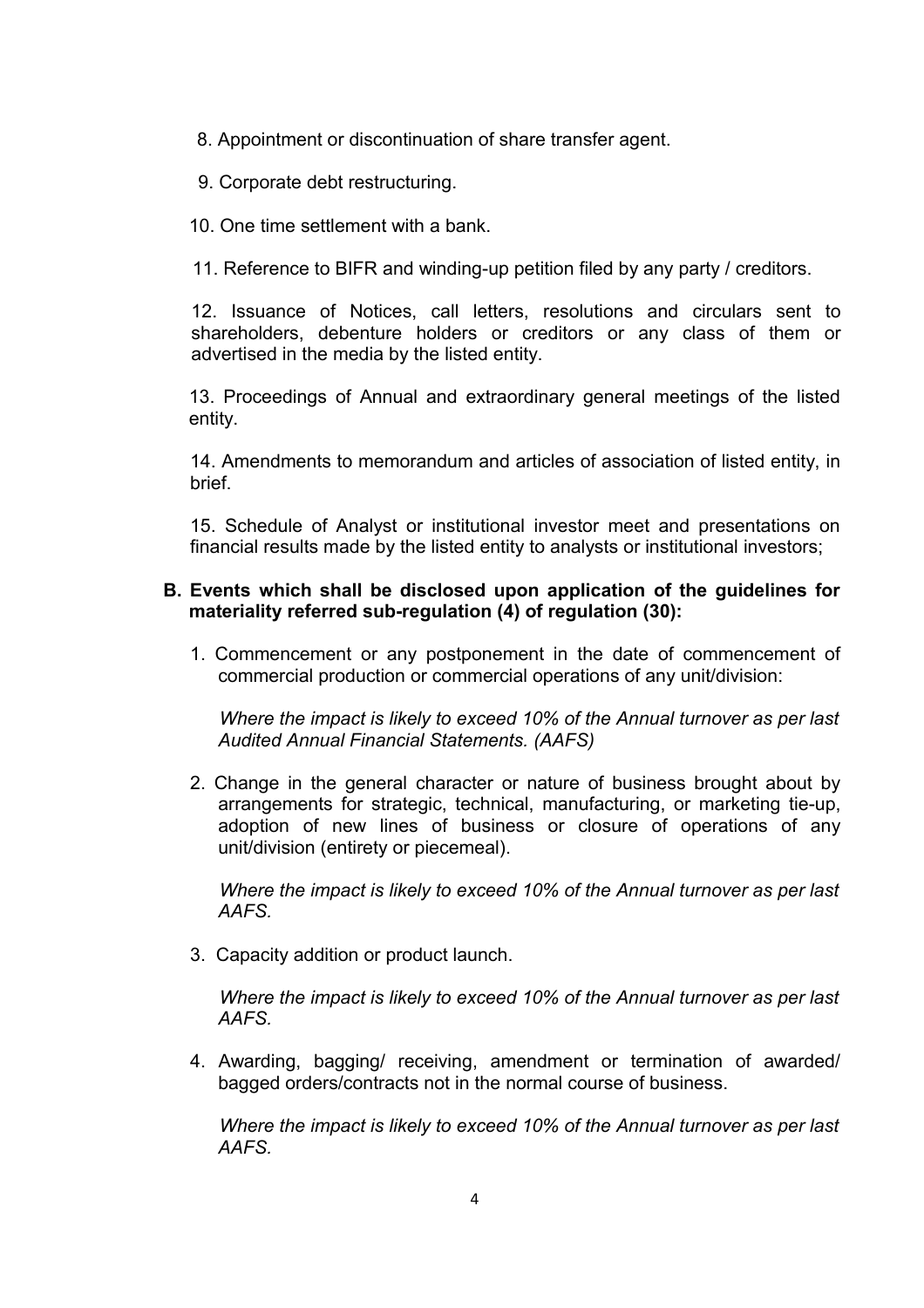5. Agreements (viz. loan agreement(s) (as a borrower) or any other agreement(s) which are binding and not in normal course of business) and revision(s) or amendment(s) or termination(s) thereof.

*Loan agreements: where the borrowing, other than working capital, exceeds the paid-up share capital & free reserves, including surplus in P&L Account and Securities Premium Account by 10%.* 

*Any other agreements (not in ordinary course of business): where the impact is likely to exceed 15% of the turnover as per AAFS.*

6. Disruption of operations of any one or more units or division of the listed entity due to natural calamity (earthquake, flood, fire etc.), *force majeure* or events such as strikes, lockouts etc.

*Where the impact is likely to exceed 10% of the Annual turnover as per last AAFS.* 

7. Effect(s) arising out of change in the regulatory framework applicable to the listed entity

*Where the impact is likely to exceed 10% of the Annual turnover as per last AAFS.* 

8. Litigation(s) / dispute(s) / regulatory action(s) with impact.

*a) with regard to litigation(s)/ dispute(s)/ regulatory action(s) – only those cases shall be covered where there is an order of a court or the concerned regulator which has an impact exceeding or likely to exceed 10% of the net worth of the Company as per last AAFS.*

*b) with regard to a show cause notice received by the Company, or there is a likely litigation against the company, the disclosure shall be made only if:*

- *there is a view from the counsel that the Company is likely to lose the said litigation/ proceedings; and*
- *the impact exceeding or likely to exceed 10% of the net worth of the company as per last AAFS.*
- 9. Fraud/defaults etc. by directors (other than key managerial personnel) or employees of listed entity.

*Which involves or is likely to involve individually an amount of Rs.1 cr or above.* 

10. Options to purchase securities including any ESOP/ESPS Scheme.

*Where the one time grant to one person is equal to or exceeds 1% of the issued share capital of the Company on date of grant.*